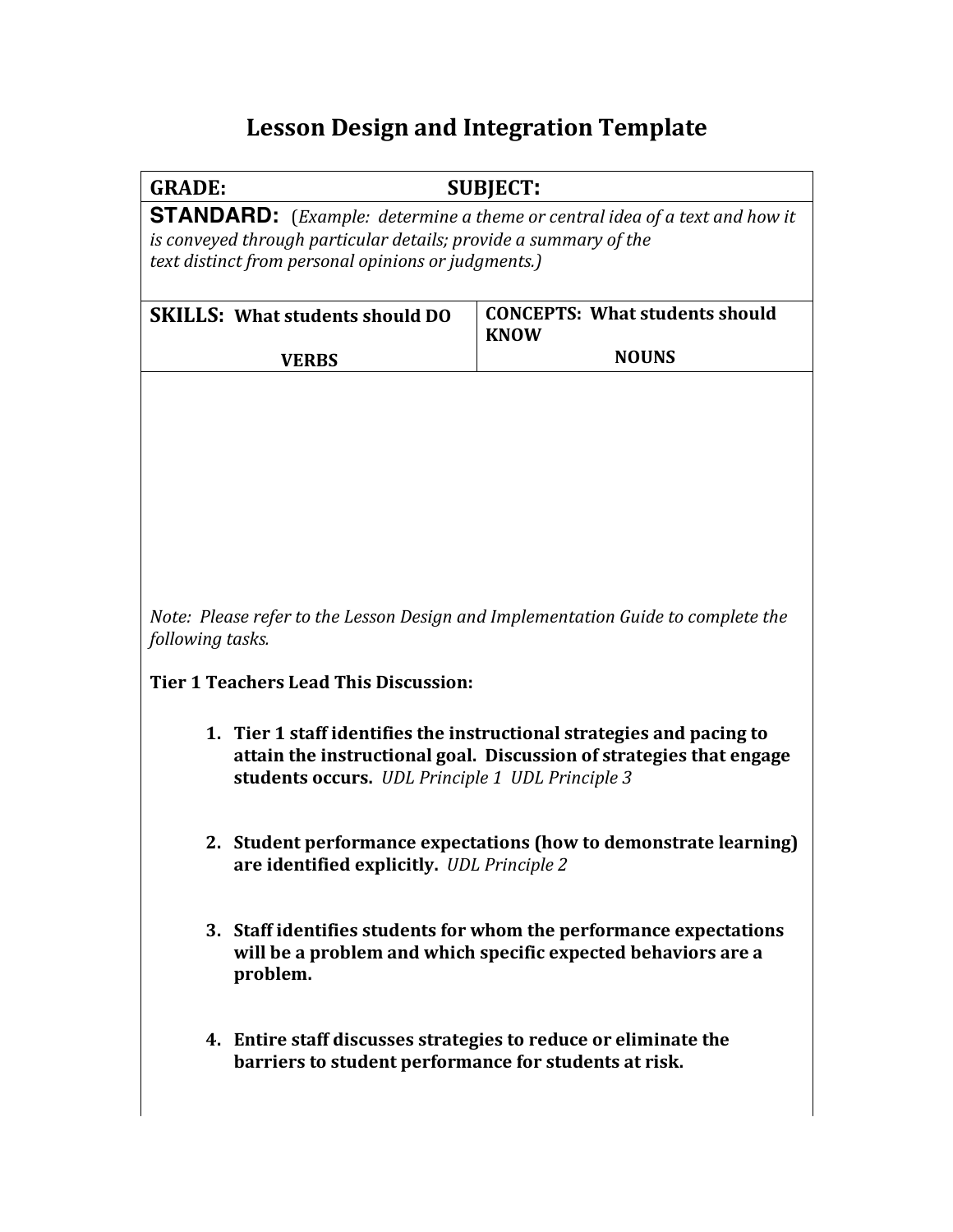**5.** The team reviews the plan and discusses the pacing guide. The **Tier 2/3/SDI** and support providers articulate what they are doing and how it aligns with Tier 1. In addition, successful strategies used in Tier 2/3/SDI are shared with Tier 1 staff.

**--------------------------------------------------------------------------------------------------------**

**Meeting Activities: Tier 2/Tier 3/Specially Designed Instruction Staff Follow-Up Meeting**

- **1.** Group reviews information from initial planning meeting
- 2. Group identifies current instructional goals and strategies. **Identifies any modification to those goals/strategies to align with Tier 1 scope/sequence and pacing**
- **3.** Group identifies specific strategies to ensure that the adverse effects of skill deficits (e.g., reading fluency) can be reduced.
- **4. Tier 2/3/Specially Designed providers coordinate their**  instructional priorities and strategies to maximize impact of Tier **2/3/Specially Designed instruction combined on Tier 1.**
- **5.** Group identifies how they will incorporate any Tier 1 instructional strategies, materials, assessment formats to maximize transfer of student performance/skills from Tier **2/3/Specially Designed to Tier 1.**
- **6.** Group identifies who will coordinate effective Tier 2/3/Specially **Designed strategies with Tier 1 providers and observe student(s) performance in Tier 1**
- **7.** Student engagement needs are identified and strategies/personnel to improve engagement skills are identified.
- **8.** Tier 1 classroom observation opportunities are identified and calendared to determine the degree to which at-risk students receiving Tier 2/Tier 3/Specially Designed Instruction are successful in the Tier 1 setting.
- **9. Information from the Tier 1 observation opportunities are used to** modify Tier 2/Tier 3/Specially Designed Instruction and coordination/collaboration with Tier 1 teachers.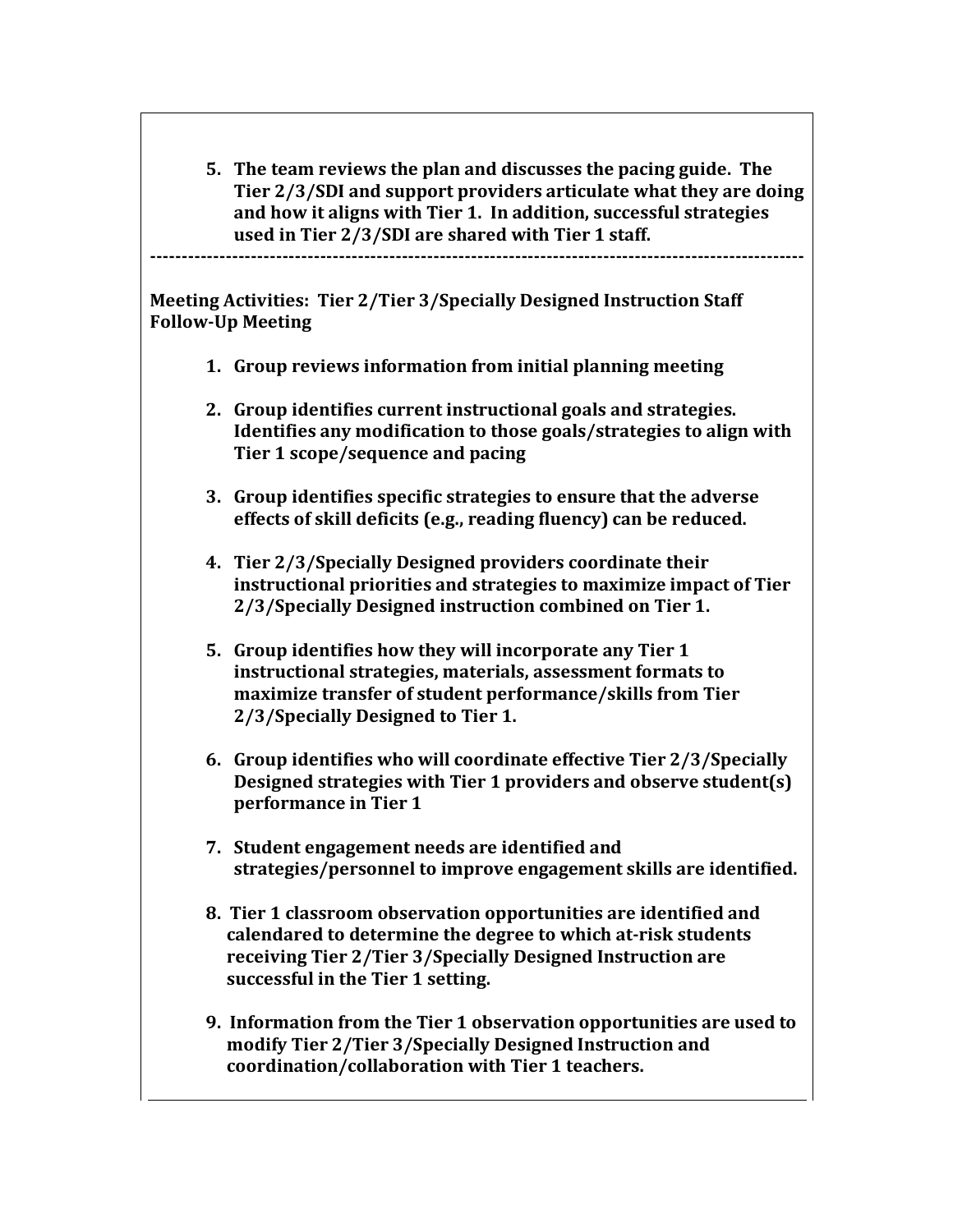## *Integrity Checklist*

| <b>Critical Component</b>                        | Rating                                                           |
|--------------------------------------------------|------------------------------------------------------------------|
|                                                  | 4 = Strongly Agree 3 = Agree 2 = Disagree<br>1=Strongly Disagree |
| Everyone clearly understands the                 |                                                                  |
| instructional goal(s) and scope, sequence and    | 3<br>2<br>$\mathbf 1$<br>4                                       |
| pacing in Tier 1                                 | <b>Comments</b>                                                  |
| Tier 1 staff have considered instruction that is | 3<br>$\mathbf{1}$<br>$\mathbf{2}$<br>4                           |
| evidence-based for diverse learners.             | <b>Comments</b>                                                  |
| Tier 1 staff have identified technology to       | 1<br>3<br>2<br>4                                                 |
| support instruction with at-risk students        | <b>Comments</b>                                                  |
| Tier 2/3/Specially Designed staff identified     | 3<br>2<br>$\mathbf{1}$<br>4                                      |
| instructional strategies to align their content  | <b>Comments</b>                                                  |
| and pacing with Tier 1                           |                                                                  |
| Tier 2/3/Specially Designed staff have           | 3<br>$\mathbf{1}$<br>4<br>2                                      |
| identified instructional strategies that Tier 1  | <b>Comments</b>                                                  |
| providers can incorporate into their             |                                                                  |
| instruction.                                     |                                                                  |
| Tier 2/3/Specially Designed staff have           | 3<br>2<br>$\mathbf{1}$<br>4                                      |
| conducted Tier 1 classroom observations to       | <b>Comments</b>                                                  |
| document the effectiveness of the integrated     |                                                                  |
| instructional planning on performance of at-     |                                                                  |
| risk students                                    |                                                                  |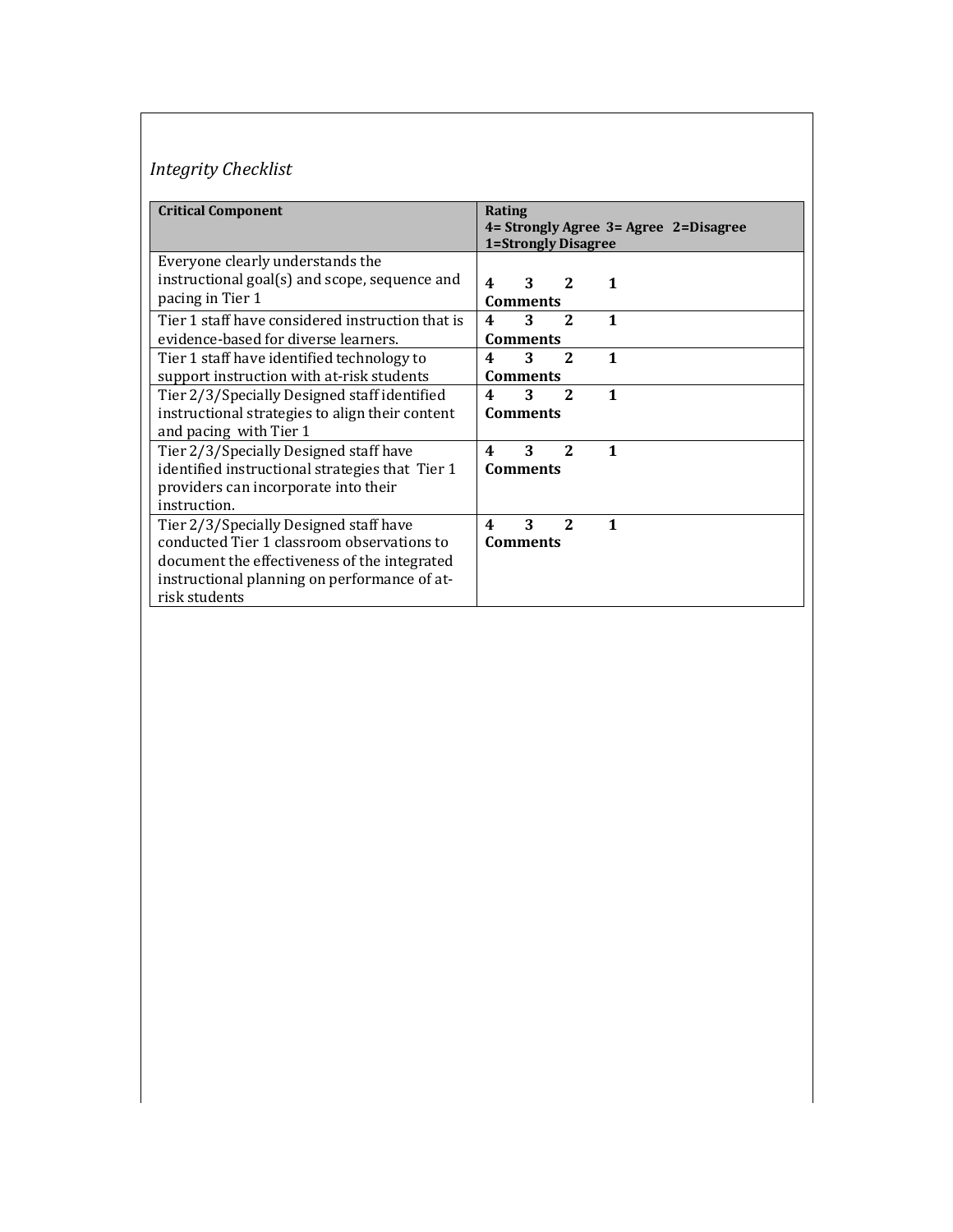a. What accommodations will be required for students who do not possess the access skills (e.g., fluency)?

**b.** What instructional strategies are likely to result in "universal instruction" for all/most students? (UDL **Principle 1)** 

c. What Tier 2/3 services are available to support development of access skills and pacing supports (e.g., pre**teaching, use of classroom materials)?**